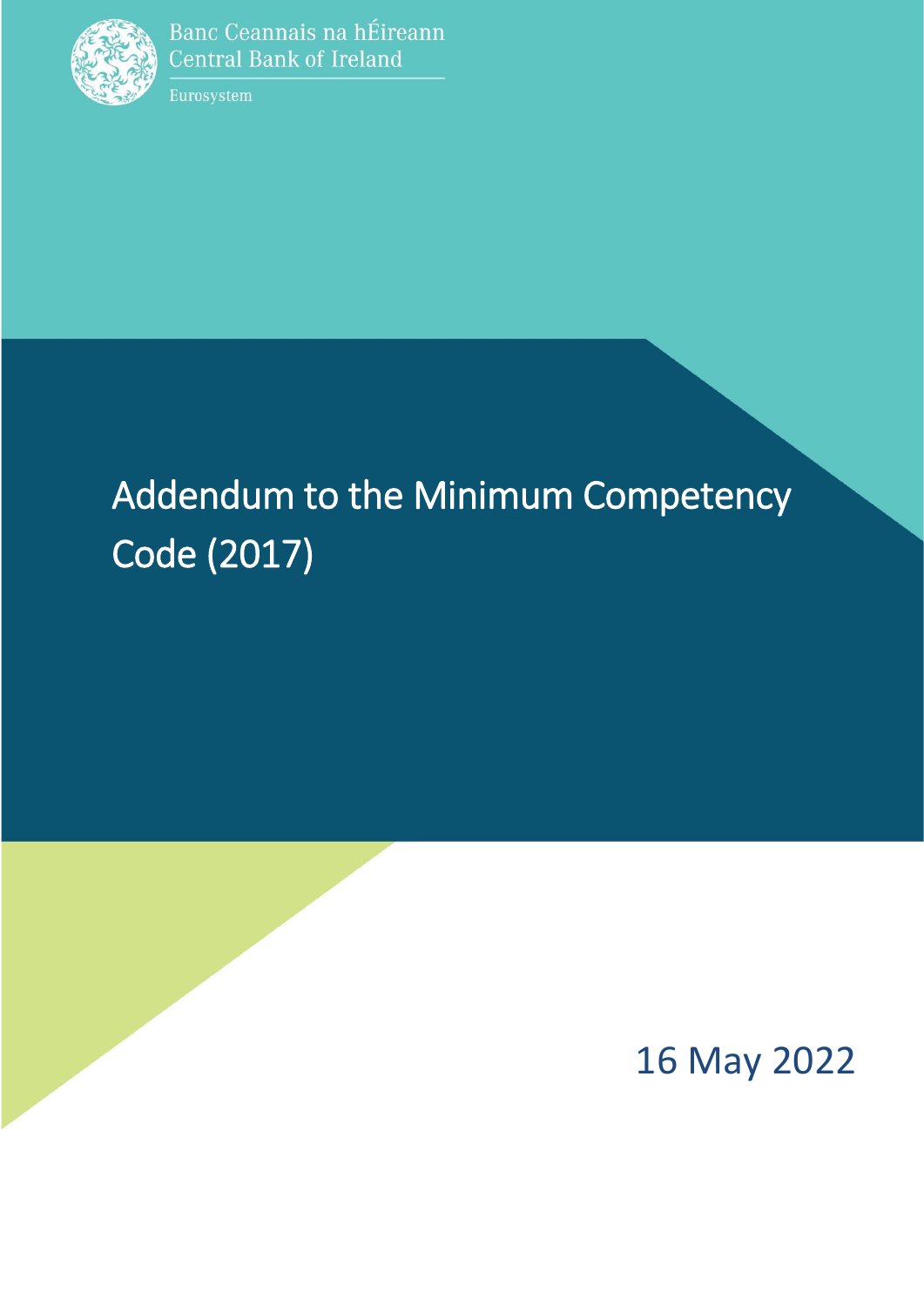#### **MINIMUM COMPETENCY CODE (2017)**

#### **ADDENDUM FOR NEW RCF/CSF ACTIVITIES**

#### **INTRODUCTION**

The Central Bank Act 1997 (the 1997 Act) has been amended by the Consumer Protection (Regulation of Retail Credit and Credit Servicing Firms) Act 2022 (the 2022 Act) to bring additional activities within scope of retail credit firm and credit servicing firm authorisation requirements. The 1997 Act requires firms carrying out a relevant activity (as defined in the 1997 Act) and credit servicing (as defined in the 1997 Act) to be authorised as retail credit firms or credit servicing firms, respectively.

A relevant activity is defined, under the 1997 Act, as: (a) directly or indirectly providing credit to, or (b) entering into a consumer-hire agreement or hire-purchase agreement with, a relevant person (the "new retail credit firm activities"). The definition of credit servicing, in the 1997 Act, has been expanded to include credit servicing relating to hire-purchase agreements and consumer-hire agreements (the "new credit servicing firm activities"). For the purposes of this Addendum, the new retail credit firm activities and the new credit servicing firm activities are referred to as the "new RCF/CSF activities".

With effect from 16 May 2022, a person carrying out the new RCF/CSF activities must be authorised as a retail credit firm and/or a credit servicing firm (unless the person is specifically exempt from authorisation under the 1997 Act, including, by way of an existing authorisation).

For the purposes of applying the Minimum Competency Code 2017 (the MCC) to persons carrying out the new RCF/CSF activities, the following amendments are now made:

- transitional arrangements are included for persons carrying out the new RCF/CSF activities on behalf of a regulated firm,
- footnote 13 to Category 8, Appendix 1 (retail financial products) of the MCC, Consumer Credit Agreements and Associated Insurance, is amended to include directly or indirectly providing credit, or entering into a hire-purchase agreement or consumer-hire agreement to which the 1997 Act applies, and
- the definition of a new RCF/CSF activity is included.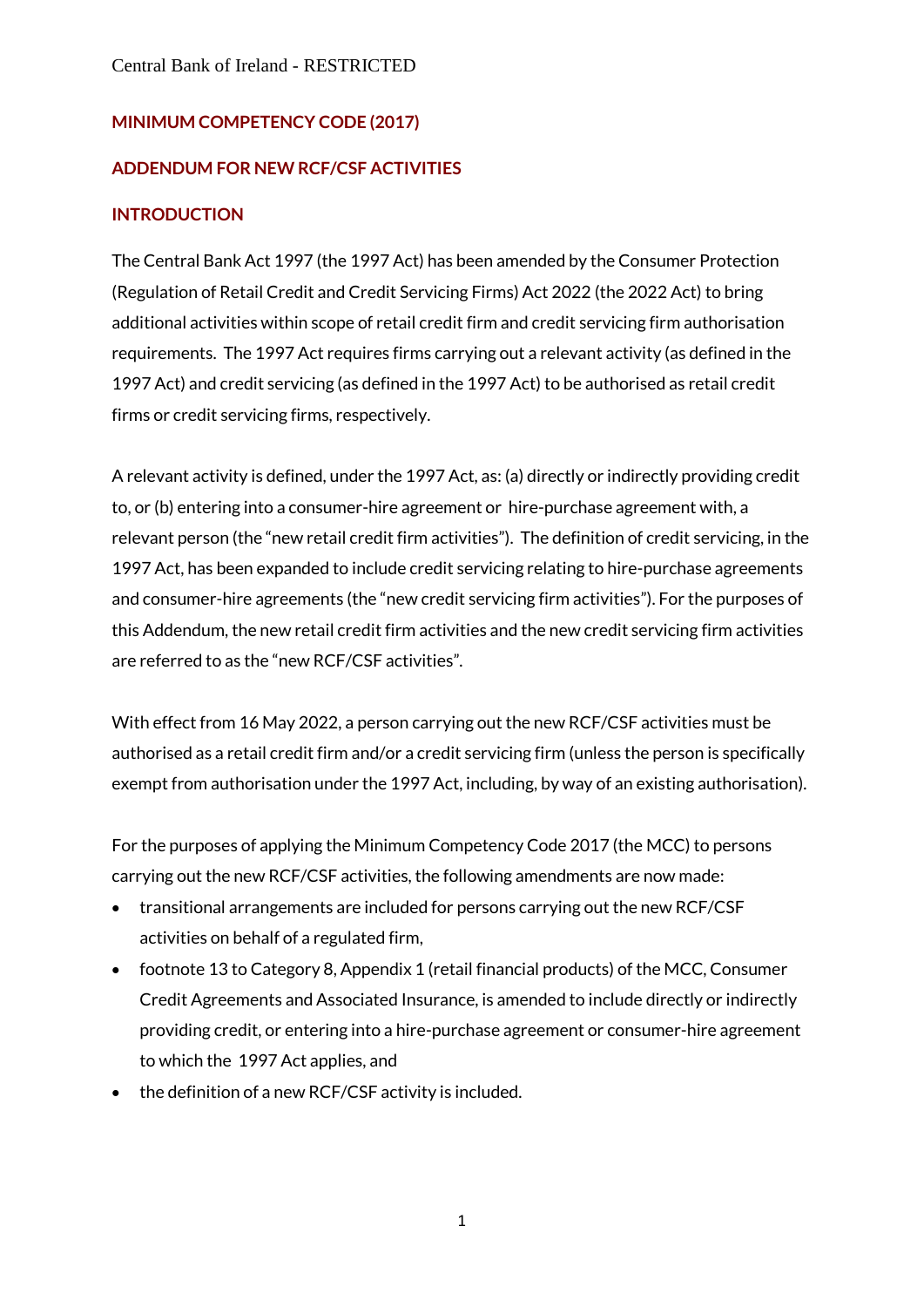This Addendum is effective 16 May 2022.

#### **LEGAL BASIS**

Pursuant to Section 50 of the Central Bank Reform Act 2010, Part 1 and Appendix 1 of the MCC are hereby amended as set out below.

# **AMENDMENTS TO THE MINIMUM COMPETENCY CODE 2017 (MCC)**

#### **DEFINITIONS**

The 'Definitions' section of the MCC is hereby amended, by adding a new definition of "new RCF/CSF activity" as follows:

'new RCF/CSF activity' means:

- (a) an activity falling within the definition of a 'relevant activity' or 'credit servicing', each as defined in Section 28 of the Central Bank Act 1997, which did not require authorisation as a retail credit firm or a credit servicing firm prior to the coming into operation of Section 2 of the Consumer Protection (Regulation of Retail Credit and Credit Servicing Firms) Act 2022, and
- (b) in respect of which, a person has not already availed of transitional arrangements under the MCC.

#### **TRANSITIONAL ARRANGEMENTS**

The following text is hereby added to Part 1 of the MCC after Section 1.8:

# **1.8(A) TRANSITIONAL ARRANGEMENTS FOR REGULATED FIRMS PROVIDING A NEW RCF/CSF ACTIVITY**

A person exercising a controlled function on a professional basis on behalf of a regulated firm at 16 May 2022 in relation to a new RCF/CSF activity, the exercise of which includes the following:

- providing advice or information in relation to a retail financial product,
- arranging or offering to arrange a retail financial product, including the restructuring or rescheduling of same; or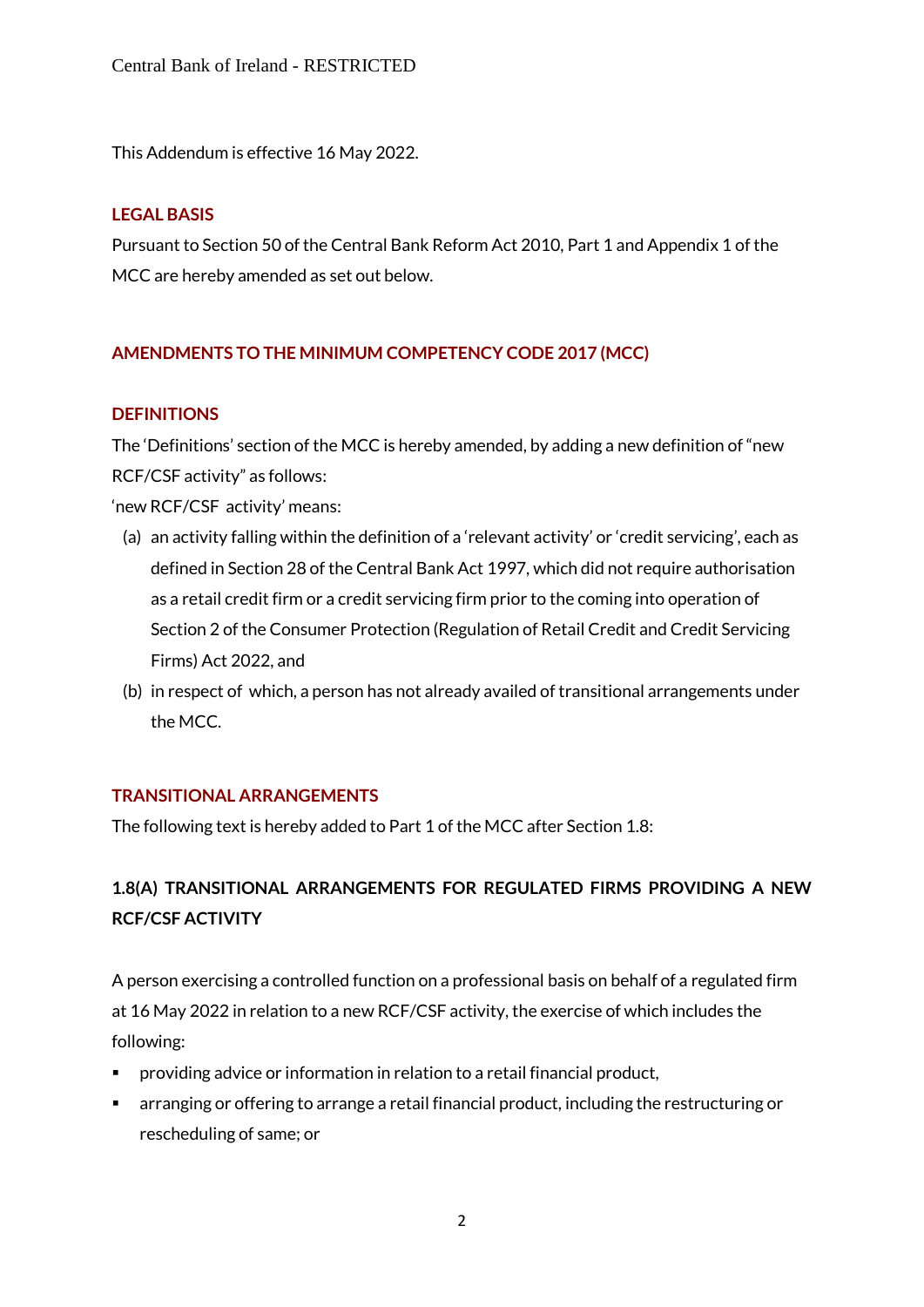Central Bank of Ireland - RESTRICTED

 the exercise of a specified function in relation to a retail financial product that falls within categories 4,5 and 8 as set out in Appendix 2,

who does not hold a *recognised qualification* in respect of that function may, until 16 May 2026, perform that function as if that person were a *qualified person* provided:

- a) The *person* is working towards obtaining a relevant *recognised qualification*. In this regard, the *person* must:
	- i) register for the first available sitting of the relevant examination which the *person*  could reasonably be expected to sit, and should the *person* fail to pass the examination on that occasion, each available sitting thereafter until the *person*  obtains the qualification;
	- ii) work towards obtaining examinations for the relevant qualification on a consistent and timely basis, until completion;
	- iii) maintain a record of all examinations completed, results obtained and examinations scheduled for completion;

**and**

b) the person obtains a relevant recognised qualification by 16 May 2026. A pro-rata adjustment to this timeframe may be applied in the same circumstances as outlined in Section 1.4(e) (ii) of this Code in respect of new entrants.

# **APPENDIX 1: RETAIL FINANCIAL PRODUCTS**

# **AMENDING FOOTNOTE 13 TO INCLUDE A RELEVANT ACTIVITY**

Footnote 13 to Category 8, Appendix 1 (retail financial products) of the MCC, Consumer Credit Agreements and Associated Insurances, is hereby replaced by the following text:

13 Consumer credit, for the purpose of Category 8 of Appendix 1 of this Code, means: (i) a credit agreement to which the European Communities (Consumer Credit Agreements) Regulations 2010 applies, (ii) consumer credit agreements, credit sale agreements, hirepurchase agreements and consumer-hire agreements in respect of each of which the Consumer Credit Act, 1995 applies, and (iii) directly or indirectly providing credit, or entering into a consumer-hire agreement or hire-purchase agreement to which the Central Bank Act 1997 applies.